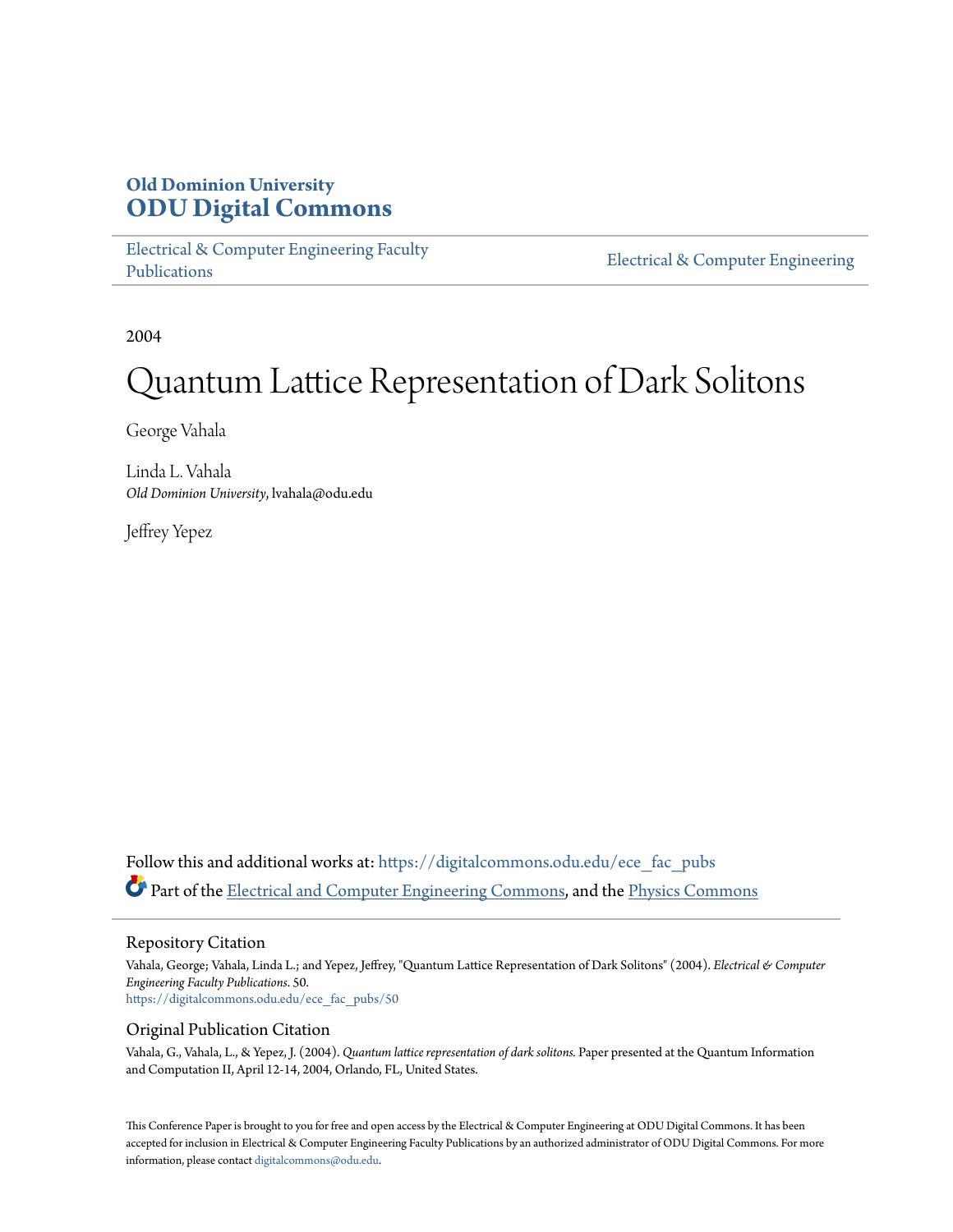| <b>REPORT DOCUMENTATION PAGE</b>                                                |                                                                     |                                                                                                                                                                                           |  |                                                                 | Form Approved                                                                                                                                                                                                                                                                                                                                                                                                                                                                                                                                                                                                                                                                                                                                                                                                                                                                                                                                                                                                                                                                                                    |  |
|---------------------------------------------------------------------------------|---------------------------------------------------------------------|-------------------------------------------------------------------------------------------------------------------------------------------------------------------------------------------|--|-----------------------------------------------------------------|------------------------------------------------------------------------------------------------------------------------------------------------------------------------------------------------------------------------------------------------------------------------------------------------------------------------------------------------------------------------------------------------------------------------------------------------------------------------------------------------------------------------------------------------------------------------------------------------------------------------------------------------------------------------------------------------------------------------------------------------------------------------------------------------------------------------------------------------------------------------------------------------------------------------------------------------------------------------------------------------------------------------------------------------------------------------------------------------------------------|--|
| 1. REPORT DATE (DD-MM-YYYY)                                                     |                                                                     | valid OMB control number. PLEASE DO NOT RETURN YOUR FORM TO THE ABOVE ADDRESS.                                                                                                            |  |                                                                 | OMB No. 0704-0188<br>Public reporting burden for this collection of information is estimated to average 1 hour per response, including the time for reviewing instructions, searching existing data sources, gathering and maintaining the<br>data needed, and completing and reviewing this collection of information. Send comments regarding this burden estimate or any other aspect of this collection of information, including suggestions for reducing<br>this burden to Department of Defense, Washington Headquarters Services, Directorate for Information Operations and Reports (0704-0188), 1215 Jefferson Davis Highway, Suite 1204, Arlington, VA 22202-<br>4302. Respondents should be aware that notwithstanding any other provision of law, no person shall be subject to any penalty for failing to comply with a collection of information if it does not display a currently                                                                                                                                                                                                               |  |
| $04 - 01 - 2006$                                                                |                                                                     | REPRINT                                                                                                                                                                                   |  |                                                                 |                                                                                                                                                                                                                                                                                                                                                                                                                                                                                                                                                                                                                                                                                                                                                                                                                                                                                                                                                                                                                                                                                                                  |  |
| <b>4. TITLE AND SUBTITLE</b><br>QUANTUM LATTICE REPRESENTATION OF DARK SOLITONS |                                                                     |                                                                                                                                                                                           |  |                                                                 | <b>5a. CONTRACT NUMBER</b>                                                                                                                                                                                                                                                                                                                                                                                                                                                                                                                                                                                                                                                                                                                                                                                                                                                                                                                                                                                                                                                                                       |  |
|                                                                                 |                                                                     |                                                                                                                                                                                           |  |                                                                 | <b>5b. GRANT NUMBER</b>                                                                                                                                                                                                                                                                                                                                                                                                                                                                                                                                                                                                                                                                                                                                                                                                                                                                                                                                                                                                                                                                                          |  |
|                                                                                 |                                                                     |                                                                                                                                                                                           |  |                                                                 | <b>5c. PROGRAM ELEMENT NUMBER</b><br>61102F                                                                                                                                                                                                                                                                                                                                                                                                                                                                                                                                                                                                                                                                                                                                                                                                                                                                                                                                                                                                                                                                      |  |
| 6. AUTHOR(S)                                                                    | G. Vahala*, L. Vahala**, and J. Yepez                               |                                                                                                                                                                                           |  | 2304                                                            | <b>5d. PROJECT NUMBER</b>                                                                                                                                                                                                                                                                                                                                                                                                                                                                                                                                                                                                                                                                                                                                                                                                                                                                                                                                                                                                                                                                                        |  |
|                                                                                 |                                                                     |                                                                                                                                                                                           |  |                                                                 | <b>5e. TASK NUMBER</b>                                                                                                                                                                                                                                                                                                                                                                                                                                                                                                                                                                                                                                                                                                                                                                                                                                                                                                                                                                                                                                                                                           |  |
|                                                                                 |                                                                     |                                                                                                                                                                                           |  | 0т                                                              | <b>5f. WORK UNIT NUMBER</b>                                                                                                                                                                                                                                                                                                                                                                                                                                                                                                                                                                                                                                                                                                                                                                                                                                                                                                                                                                                                                                                                                      |  |
|                                                                                 |                                                                     |                                                                                                                                                                                           |  | в1                                                              |                                                                                                                                                                                                                                                                                                                                                                                                                                                                                                                                                                                                                                                                                                                                                                                                                                                                                                                                                                                                                                                                                                                  |  |
| 29 Randolph Road                                                                | Air Force Research Laboratory/VSBYA                                 | 7. PERFORMING ORGANIZATION NAME(S) AND ADDRESS(ES)                                                                                                                                        |  |                                                                 | 8. PERFORMING ORGANIZATION REPORT<br><b>NUMBER</b>                                                                                                                                                                                                                                                                                                                                                                                                                                                                                                                                                                                                                                                                                                                                                                                                                                                                                                                                                                                                                                                               |  |
|                                                                                 | Hanscom AFB MA 01731-3010                                           |                                                                                                                                                                                           |  |                                                                 |                                                                                                                                                                                                                                                                                                                                                                                                                                                                                                                                                                                                                                                                                                                                                                                                                                                                                                                                                                                                                                                                                                                  |  |
|                                                                                 |                                                                     |                                                                                                                                                                                           |  |                                                                 | AFRL-VS-HA-TR-2005-1200                                                                                                                                                                                                                                                                                                                                                                                                                                                                                                                                                                                                                                                                                                                                                                                                                                                                                                                                                                                                                                                                                          |  |
|                                                                                 |                                                                     |                                                                                                                                                                                           |  |                                                                 |                                                                                                                                                                                                                                                                                                                                                                                                                                                                                                                                                                                                                                                                                                                                                                                                                                                                                                                                                                                                                                                                                                                  |  |
|                                                                                 |                                                                     | 9. SPONSORING / MONITORING AGENCY NAME(S) AND ADDRESS(ES)                                                                                                                                 |  |                                                                 | 10. SPONSOR/MONITOR'S ACRONYM(S)                                                                                                                                                                                                                                                                                                                                                                                                                                                                                                                                                                                                                                                                                                                                                                                                                                                                                                                                                                                                                                                                                 |  |
|                                                                                 |                                                                     |                                                                                                                                                                                           |  |                                                                 | <b>11. SPONSOR/MONITOR'S REPORT</b>                                                                                                                                                                                                                                                                                                                                                                                                                                                                                                                                                                                                                                                                                                                                                                                                                                                                                                                                                                                                                                                                              |  |
|                                                                                 |                                                                     |                                                                                                                                                                                           |  |                                                                 | <b>NUMBER(S)</b>                                                                                                                                                                                                                                                                                                                                                                                                                                                                                                                                                                                                                                                                                                                                                                                                                                                                                                                                                                                                                                                                                                 |  |
|                                                                                 | <b>12. DISTRIBUTION / AVAILABILITY STATEMENT</b>                    | Approved for Public Release; Distribution Unlimited.<br>*Dept Physics, College of William & Mary, Williamsburg, VA<br>**Dept Electrical & Comp Engr, Old Dominion University, Norfolk, VA |  |                                                                 |                                                                                                                                                                                                                                                                                                                                                                                                                                                                                                                                                                                                                                                                                                                                                                                                                                                                                                                                                                                                                                                                                                                  |  |
| <b>13. SUPPLEMENTARY NOTES</b>                                                  |                                                                     |                                                                                                                                                                                           |  |                                                                 | REPRINTED FROM: Quantum Information and Computation II, edited by E.J. Donkor, A.R. Pirich,<br>H.E. Brandt, PROCEEDINGS OF SPIE, Vol 5436 (SPIE, Bellingham, WA 2004) doi:10.1117/12.541647.                                                                                                                                                                                                                                                                                                                                                                                                                                                                                                                                                                                                                                                                                                                                                                                                                                                                                                                     |  |
| <b>14. ABSTRACT</b>                                                             |                                                                     |                                                                                                                                                                                           |  |                                                                 |                                                                                                                                                                                                                                                                                                                                                                                                                                                                                                                                                                                                                                                                                                                                                                                                                                                                                                                                                                                                                                                                                                                  |  |
|                                                                                 | coupling potentials.                                                |                                                                                                                                                                                           |  |                                                                 | The nonlinear Schrodinger (NLS) equation in a self-defocusing Kerr medium supports dark solitons. Moreover the<br>mean field description of a dilute Bose-Einstein condensate (BEC) is described by the Gross-Pitaevskii equation, which<br>for a highly anisotropic (cigar-shaped) magnetic trap reduces to a one-dimensional (1D) cubic NLS in an external<br>potential. A quantum lattice algorithm is developed for the dark solitons. Simulations are presented for both black<br>(stationary) solitons as well as (moving) dark solitons. Collisions of dark solitons are compared with the exact analytic<br>solutions and coupled dark-bright vector solitons are examined. The quantum algorithm requires 2 qubits per scalar field<br>at each spatial node. The unitary collision operator quantum mechanically entangles the on-site qubits, and this<br>transitory entanglement is spread throughout the lattice by the streaming operators. These algorithms are suitable for a<br>Type-II quantum computers, with wave function collapse induced by quantum measurements required to determine the |  |
| <b>15. SUBJECT TERM:</b><br>Dark solitons                                       |                                                                     | Vector dark-bright solitons                                                                                                                                                               |  |                                                                 | Nonlinear Schrodinger equation                                                                                                                                                                                                                                                                                                                                                                                                                                                                                                                                                                                                                                                                                                                                                                                                                                                                                                                                                                                                                                                                                   |  |
|                                                                                 | Gross-Pitaevskii equation<br><b>16. SECURITY CLASSIFICATION OF:</b> |                                                                                                                                                                                           |  | Quantum lattice representation<br><b>18. NUMBER</b><br>OF PAGES | <b>19a. NAME OF RESPONSIBLE PERSON</b>                                                                                                                                                                                                                                                                                                                                                                                                                                                                                                                                                                                                                                                                                                                                                                                                                                                                                                                                                                                                                                                                           |  |
|                                                                                 |                                                                     | OF ABSTRACT<br>c. THIS PAGE<br>SAR                                                                                                                                                        |  |                                                                 | Jeffrey Yepez                                                                                                                                                                                                                                                                                                                                                                                                                                                                                                                                                                                                                                                                                                                                                                                                                                                                                                                                                                                                                                                                                                    |  |
| a. REPORT                                                                       |                                                                     |                                                                                                                                                                                           |  |                                                                 | 19b. TELEPHONE NUMBER (include area                                                                                                                                                                                                                                                                                                                                                                                                                                                                                                                                                                                                                                                                                                                                                                                                                                                                                                                                                                                                                                                                              |  |
| <b>UNCLAS</b>                                                                   | <b>UNCLAS</b>                                                       | <b>UNCLAS</b>                                                                                                                                                                             |  |                                                                 | code)<br>781-377-5957                                                                                                                                                                                                                                                                                                                                                                                                                                                                                                                                                                                                                                                                                                                                                                                                                                                                                                                                                                                                                                                                                            |  |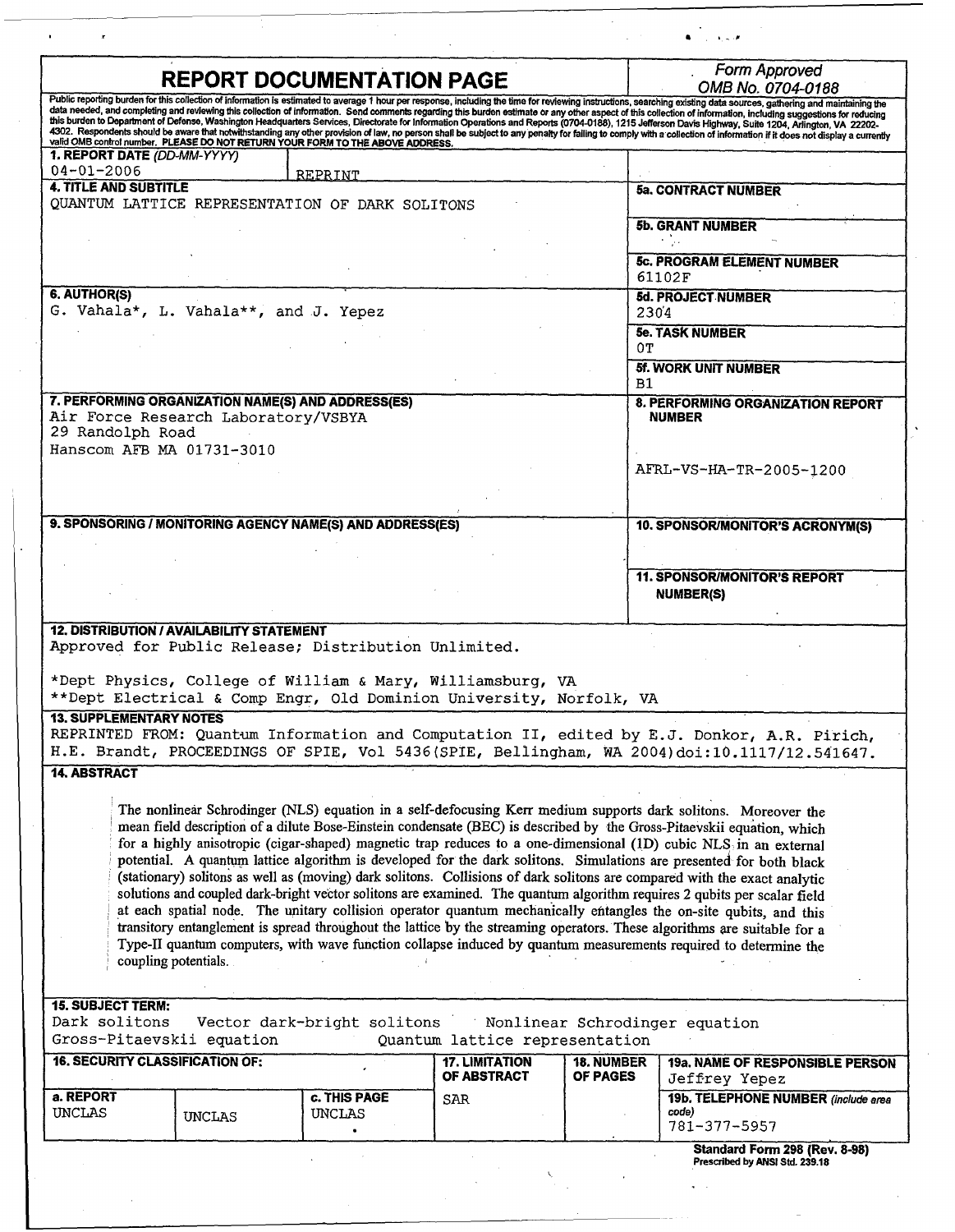# Quantum lattice representation of dark solitons

George Vahala<sup>a</sup>, Linda Vahala<sup>b</sup>, Jeffrey Yepez<sup>c</sup> <sup>a</sup>Dept. of Physics, William & Mary, Williamsburg, VA 23187  $b$ Dept. of Electrical & Computer Engineering, Old Dominion University, Norfolk, VA 23529 <sup>c</sup>Air Force Research Laboratory, Hanscom AFB, MA 01731

### ABSTRACT

The nonlinear Schrodinger (NLS) equation in a self-defocusing Kerr medium supports dark solitons. Moreover the mean field description of a dilute Bose-Einstein condensate (BEC) is described by the Gross-Pitaevskii equation, which for a highly anisotropic (cigar-shaped) magnetic trap reduces to a one-dimensional (1D) cubic NLS in an external potential. A quantum lattice algorithm is developed for the dark solitons. Simulations are presented for both black (stationary) solitons as well as (moving) dark solitons. Collisions of dark solitons are compared with the exact analytic solutions and coupled dark-bright vector solitons are examined. The quantum algorithm requires 2 qubits per scalar field at each spatial node. The unitary collision operator quantum mechanically entangles the on-site qubits, and this transitory entanglement is spread throughout the lattice by the streaming operators. These algorithms are suitable for a Type-Il quantum computers, with wave function collapse induced by quantum measurements required to determine the coupling potentials.

Keywords: dark solitons, vector dark-bright solitons, nonlinear Schrodinger equation, Gross-Pitaevskii equation, quantum lattice representation.

#### 1. **INTRODUCTION**

The nonlinear Schrodinger equation (NLS) plays a pivotal role in soliton physics<sup>1</sup> – whether for solitons propagating in an optical fiber or for solitons in a Bose-Einstein condensate (BEC). In its simplest one-dimensional (1D) form the NLS equation for the wave function  $\psi$  is

$$
i\frac{\partial\psi}{\partial t} + \frac{\partial^2\psi}{\partial x^2} + \sigma V[|\psi|]\psi = 0 \tag{1}
$$

where the potential  $V[\psi] = |\psi|^2$  for the integrable cubic NLS. The parameter  $\sigma$  plays a critical role in the soliton properties : typically bright solitons exist for self-focusing  $(\sigma > 0)$  Kerr media while dark solitons for self-defocusing  $(\sigma < 0)$ . For BEC dynamics (see Sec. 4 for some more details),  $\psi$  is the macroscopic wave function for the condensate and the two-particle interaction strength  $\sigma$  parameterizes the s-wave scattering length. This scattering length describes the elastic scattering properties of the atom-atom interaction ( $\sigma > 0$  for repulsive interactions between particles in the condensate, and  $\sigma$  < 0 for attractive particle interactions) and can be readily tuned over orders of magnitude as well as its polarity by appropriate variations in an external magnetic field near the Feshbach resonances<sup>2</sup> (a quasi-bound molecular state at nearly zero energy coupling resonantly to the free state of the colliding atoms).

Here, we extend our earlier quantum lattice algorithms<sup>3,4</sup> to the case of dark solitons (i.e.,  $\sigma$  < 0). The simples possible solution to the cubic defocusing NLS with  $\sigma V[\psi] = -2|\psi|^2$  is the black soliton<sup>5</sup>

$$
\psi(x,t) = a^{1/2} \t{Tanh}[a^{1/2}(x-x_0)] \t{Exp}[-2i \t{a} t] \t{(2)}
$$

which is a special case of the dark soliton

$$
\psi(x,t) = a^{1/2} \left[ \t{Tanh\left(a^{1/2} b \left\{x - x_0 - 2\sqrt{a \left(1 - b^2\right)} t\right\}\right) + i \sqrt{1 - b^2} \right] \, Exp\left[-2i \, a \, t\right] \tag{3}
$$

Guantum Information and Computation II, edited by Eric Donkor, Andrew R. Pirich<br>Howard E. Brandt, Proceedings of SPIE Vol. 5436 (SPIE, Bellingham, WA, 2004)<br>0277-786X/04/\$15. doi: 10.1117/12.541647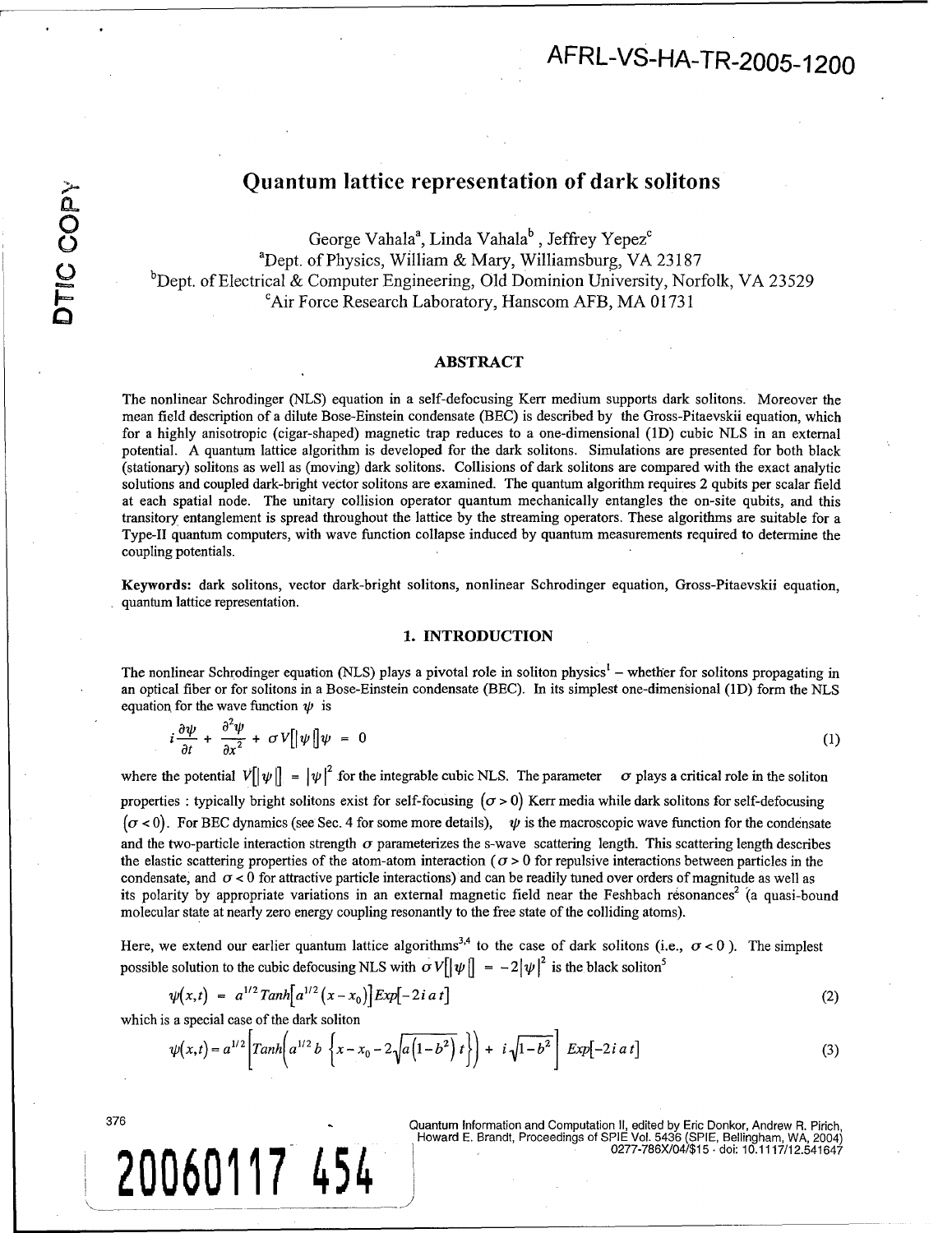with  $b \to 1$ . The velocity of the dark soliton is  $\sqrt{a(1-b^2)}$ . Unlike the bright soliton, which has two free parameters, the dark soliton only has one free parameter that couples the amplitude to its speed (the parameter  $a$  represents the background amplitude since for dark solitons,  $|\psi| \to a^{1/2}$  as  $|x| \to \infty$ . For bright solitons,  $|\psi| \to 0$  as  $|x| \to \infty$ ) The black soliton is stationary, with  $|\psi| \rightarrow 0$  at the center of the soliton and a phase jump of  $\pi$  across the soliton minimum



Fig. 1 A plot (both analytic and that determined from our quantum algorithm) of  $|\psi|$  for the black soliton for the defocusing cubic NLS. Black solitons are stationary, with zero intensity as its minimum and a phase jump of  $\pi$  across its minimum. Dark solitons have a non-zero velocity, a non-zero intensity minimum with a smaller phase jump (see Fig. 6).

Of more interest is the collision of two dark solitons. An exact solution to the cubic self-defocusing NLS Schrodinger equation

$$
i\frac{\partial\psi}{\partial t} + \frac{\partial^2\psi}{\partial x^2} + \sigma V[|\psi|] \psi = 0 \quad , \quad \text{with} \quad \sigma V[|\psi|] = -2|\psi|^2 \tag{4}
$$

that describes the collision of two dark solitons of equal amplitude is given by<sup>5</sup>

$$
\psi(x,t) = -\frac{a}{2^{1/2}} \frac{\cosh(a\{x-x_0\}) + i2^{1/2} \sinh(a^2\{t-t_0\})}{2^{1/2} \cosh(a^2\{t-t_0\}) + \cosh(a\{x-x_0\})} \exp[-ia^2(t-t_0)]
$$
\n(5)

The soliton collision dynamics is shown in Fig. 2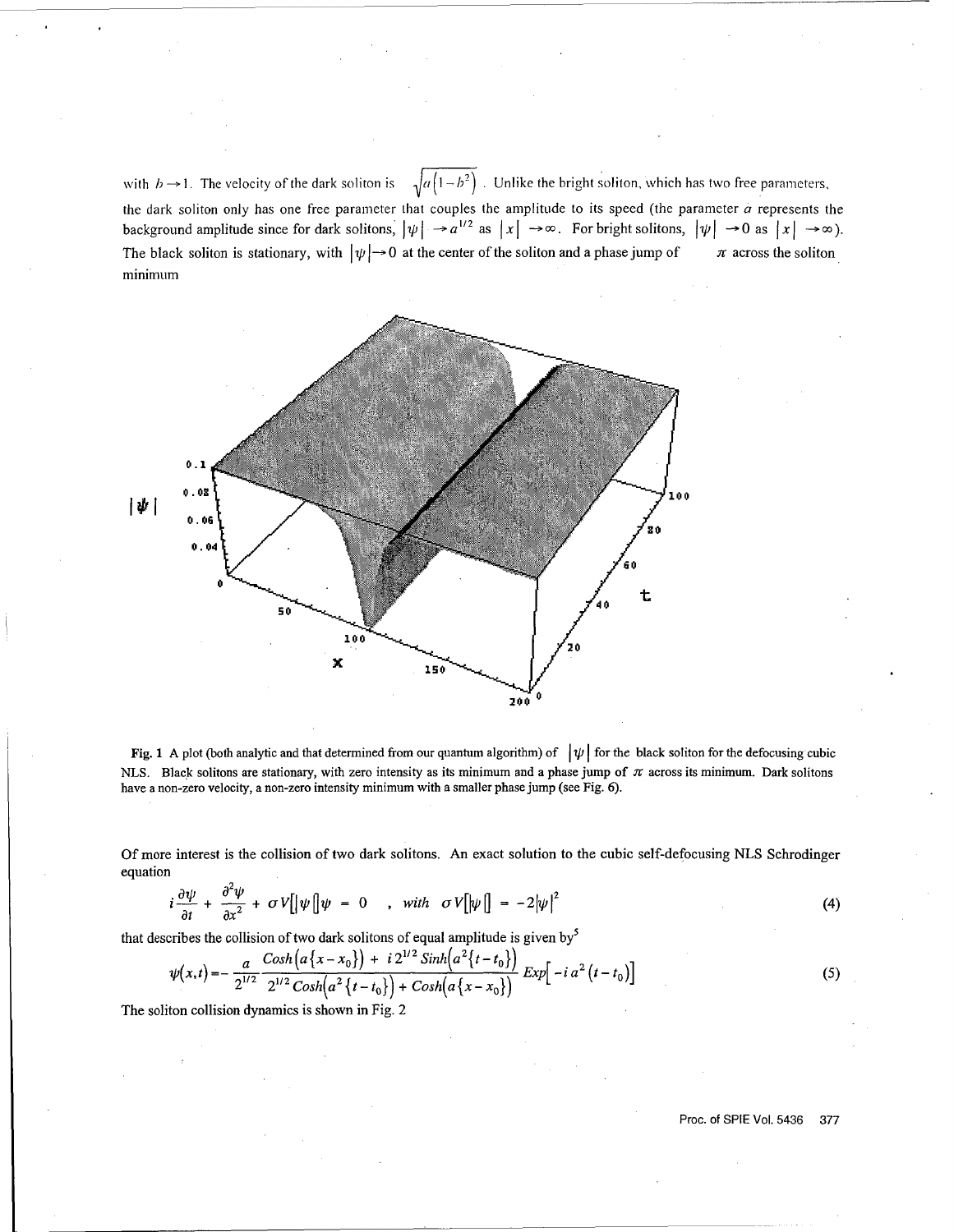

Fig. 2 The time evolution of the collision of two dark solitons of equal amplitude (for both analytic and the quantum algorithm). The spatial grid is 1000 and the number of time iterations is 1000.

Here we develop a quantum lattice algorithm for the evolution of dark solitons and their collisions as well as the vector NLS coupling of a dark-bright soliton pair under a self-defocusing nonlinearity. This is of considerable interest since the bright soliton only can exist in a defocusing medium because it is trapped within a co-propagating dark soliton. These types of interactions have been considered for an inhomogeneous two-species Bose-Einstein condensate.<sup>6</sup>

## 2. **QUANTUM LATTICE** REPRESENTATION FOR **NLS**

# 2.1 Scalar **NLS<sup>3</sup> ' 4**

It is convenient to use the one particle sector representation of Yepez and Boghosian<sup>7</sup>. The spatial domain is partitioned into L spatial nodes:  $x_i$ ,  $\ell = 1,...L$ . At each spatial site we associate two qubits,  $|q_1^{\ell}\rangle$ ,  $|q_2^{\ell}\rangle$  for the scalar wave function  $\psi$  at  $x_i$ . The simplest unitary collision operator  $\hat{C}$  that will recover Eq. (1) is a factored operator that only entangles the on-site qubits independently at each spatial site

$$
\hat{C} = \otimes_{\ell=1}^L \hat{U}_{\ell}
$$

A local equilibrium can be associated with this on-site unitary collision operator if  $|v\rangle$  is an eigenvector of  $\hat{U}_\ell$  with unit eigenvalue:  $\hat{U}_{\ell} | \nu \rangle = | \nu \rangle$ .

 $(6)$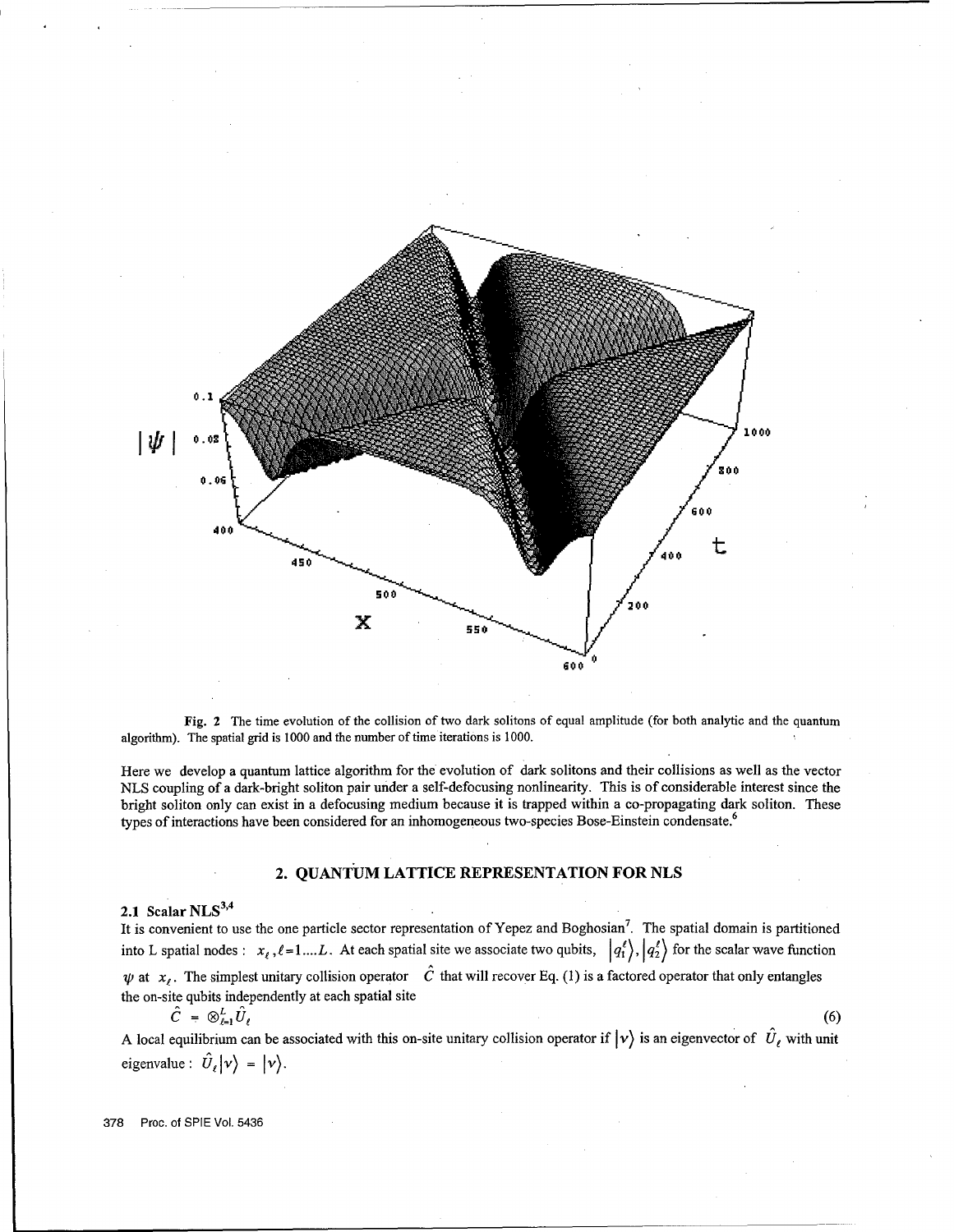Introducing the  $\sqrt{SWAP}$  -gate on a site by site basis

$$
\hat{U} = \begin{pmatrix}\n1 & 0 & 0 & 0 \\
0 & \frac{1-i}{2} & \frac{1+i}{2} & 0 \\
0 & \frac{1+i}{2} & \frac{1-i}{2} & 0 \\
0 & 0 & 0 & 1\n\end{pmatrix} \text{ with } \hat{U}_f = \hat{U}
$$
\n(7)

with the Hamiltonian tensor product representation

$$
\hat{U} = \exp\left[\frac{i\pi}{8}\right] \exp\left[-\frac{i\pi}{8} \left(\sigma_x^1 \sigma_x^2 + \sigma_y^1 \sigma_y^1 + \sigma_z^1 \sigma_z^2\right)\right]
$$
\n(8)

where the  $\sigma'$  s are the usual Pauli spin matrices for the two on-site qubits

$$
\sigma_x^k = \begin{pmatrix} 0 & 1 \\ 1 & 0 \end{pmatrix} , \quad \sigma_y^k = \begin{pmatrix} 0 & -i \\ i & 0 \end{pmatrix} , \quad \sigma_z^k = \begin{pmatrix} 1 & 0 \\ 0 & -1 \end{pmatrix} , \quad k = 1, 2
$$
 (9)

It should be noted that  $\hat{U}^4$  is the identity matrix, so that  $\hat{U}^4|\nu\rangle = |\nu\rangle$ .

The unitary streaming operator  $\hat{S}_1$  acts on the qubit  $|q_1\rangle$  at each lattice site and shifts it to the right to the next spatial node. The qubit  $|q_2\rangle$  is not streamed by  $\hat{S}_1$ . Thus the total collision matrix  $\hat{C}$  (which independently couples the two onsite qubits at each lattice site) does not commute with the global streaming operators  $\hat{S}_1$  (which streams the 1<sup>st</sup> qubit at each lattice site to its nearest neighbor on the right. The algorithm is symmetrized by also introducing the global streaming operator  $\hat{S}_2$  which performs a shift to the right of the 2<sup>nd</sup> qubit.

The appropriate collide-stream sequence of unitary operators needed to recover the dispersive part of NLS is dictated by the fact that  $\hat{C}^4 = I$ 

$$
\psi(t+\Delta t) = \hat{S}_2^T \hat{C} \hat{S}_2 \hat{C} \hat{S}_2^T \hat{C} \hat{S}_2 \hat{C} \hat{S}_1^T \hat{C} \hat{S}_1 \hat{C} \hat{S}_1^T \hat{C} \hat{S}_1 \hat{C} \psi(t)
$$
\n(10)

where  $\hat{S}_i^T$  is the transpose of  $\hat{S}_i$ , with  $\hat{S}_i^T \hat{S}_i = I$ ,  $i = 1, 2$ . Note that the potential in Eq. (1) can be readily introduced into the formalism by introducing a local phase change to the system wave function for each on-site qubit pair<sup>8,7</sup> after performing the collide-stream sequence, Eq. (10) **:**

$$
\psi \to \mathit{Exp}\big[i\,\sigma\,V\big[\psi\,\big]\Delta\,t\big]\psi \quad , \text{ with } \sigma = \pm 1 \,. \tag{11}
$$

To proceed to the continuum limit one introduces the following scaling:

the spatial shift between neighboring lattice sites =  $O(\varepsilon)$ 

time advancement following stream-collide-phase sequence, Eqs. (10) and (11),  $\Delta t = O(\varepsilon^2)$  (12)

potential phase shift  $V[\psi] = O(\varepsilon^2)$ 

In the limit  $\varepsilon \rightarrow 0$ , it can be shown (using a symbolic manipulation program like *Mathematica*), that the collide-streamphase sequence, Eqs. (10) and (11), under the ordering Eq. (12) yields the NLS equation – with arbitrary potential V -

$$
i\frac{\partial \psi}{\partial t} + \frac{\partial^2 \psi}{\partial x^2} + \sigma V \left[ \left| \psi \right| \right] \psi = 0 + O(\varepsilon^2) \qquad , \text{ with } \sigma = \pm 1 . \tag{13}
$$

#### 2.2 Vector NLS

To recover the vector NLS equations appropriate for the study of polarized solitons and two-species **BEC**

$$
i \frac{\partial \psi_1}{\partial t} + \frac{\partial^2 \psi_1}{\partial x^2} + \sigma_1 V_1 [\psi_1], |\psi_2|] \psi_1 = 0
$$
  

$$
i \frac{\partial \psi_2}{\partial t} + \frac{\partial^2 \psi_2}{\partial x^2} + \sigma_2 V_2 [\psi_1], |\psi_2|] \psi_2 = 0
$$

Proc. of **SPIE** Vol. **5436 379**

 $(14)$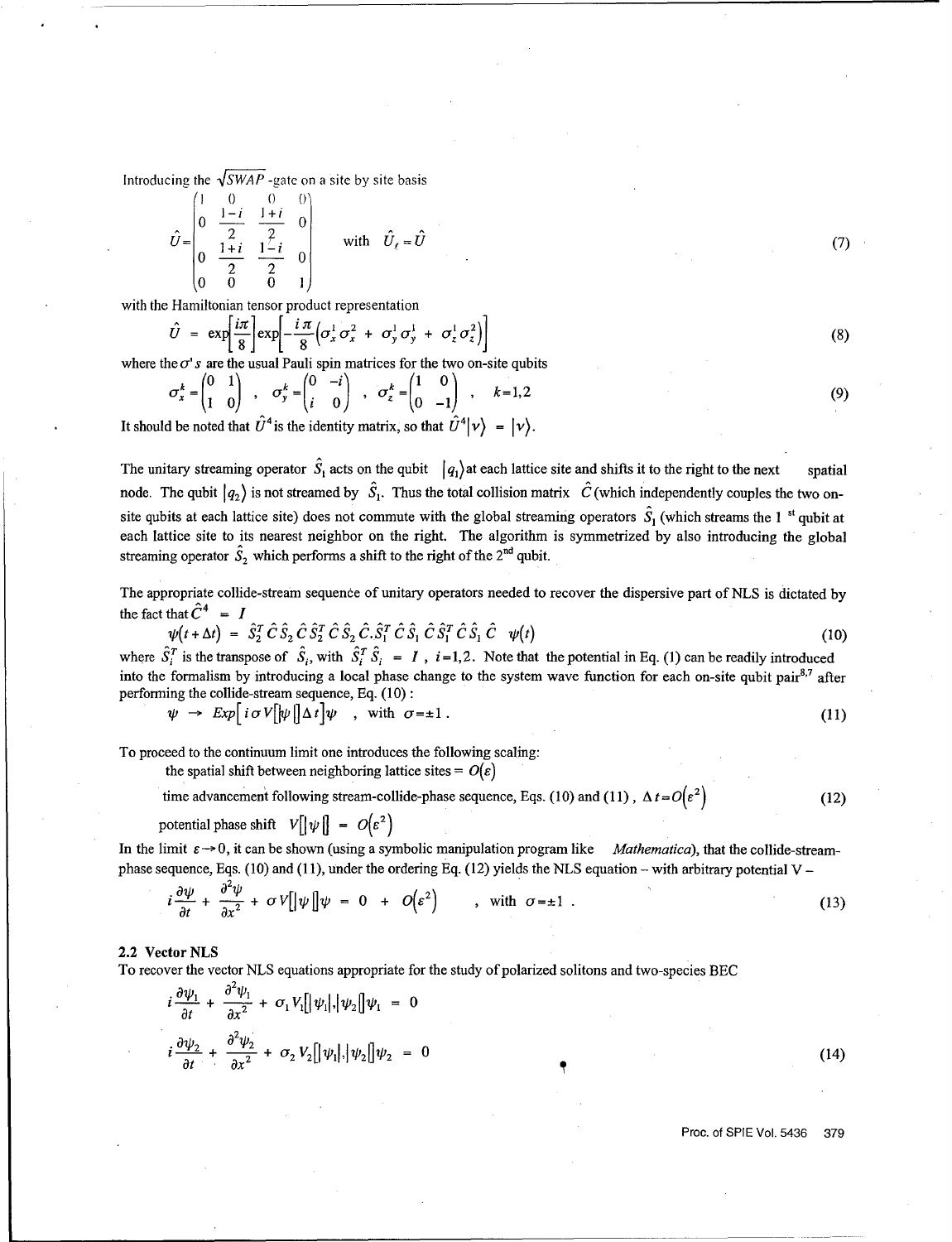we now introduce at each lattice site 2 qubits for  $\psi_1$  and 2 qubits for  $\psi_2$ . The collide-stream sequence of unitary operators is applied simultaneously (and independently) to the qubit pairs  $|q_1, q_2\rangle$  and  $|q_3, q_4\rangle$  since the interaction between the wave functions  $\psi_1$  and  $\psi_2$  occurs only through the potentials  $V_i[\psi_1], [\psi_2]$ :

$$
\begin{pmatrix} \psi_1(t+\Delta t) \\ \psi_2(t+\Delta t) \end{pmatrix} = \begin{pmatrix} \hat{S}_2^T \hat{C} \hat{S}_2 \hat{C} \hat{S}_2^T \hat{C} \hat{S}_2 \hat{C} \hat{S}_1^T \hat{C} \hat{S}_1 \hat{C} \hat{S}_1^T \hat{C} \hat{S}_1 \hat{C} \hat{S}_1^T \hat{C} \hat{S}_1 \hat{C} \end{pmatrix} \begin{pmatrix} \psi_1(t) \\ \psi_2(t) \end{pmatrix}
$$
\n(15)

with

$$
\begin{pmatrix} \psi_i \\ \psi_2 \end{pmatrix} \rightarrow \begin{pmatrix} Exp\begin{bmatrix} i & \sigma_1 V_1[\psi_1], [\psi_2[[\Delta t]] \\ Exp\begin{bmatrix} i & \sigma_2 V_2[\psi_1], [\psi_2[[\Delta t]] \end{bmatrix} \end{pmatrix} \begin{pmatrix} \psi_1 \\ \psi_2 \end{pmatrix}
$$
\n(16)

### **3. NUMERICAL SIMULATIONS USING** THE **QUANTUM LATTICE** ALGORITHM

### **3.1** Scalar Dark Solitons

The quantum lattice algorithm Eqs. (10) and (11), for the case of the black soliton solution to the defocusing NLS

$$
i\frac{\partial\psi}{\partial t} + \frac{\partial^2\psi}{\partial x^2} - 2|\psi|^2\psi = 0 \tag{17}
$$

is shown in Fig. 3 for initial parameters  $a = 0.01$ ,  $x_0 = 100$  and times  $t = 100,200$ . The maximal pointwise divergence from the exact solution, Eq. (1), at  $t = 200$  is typically less than 0.05%.



Black Soliton: **I** V **I**

Fig. 3 Quantum Lattice solution  $|\psi|$  of the stationary black soliton for defocusing NLS. The surface plot is shown in Fig. 1

380 Proc. of SPIE Vol. 5436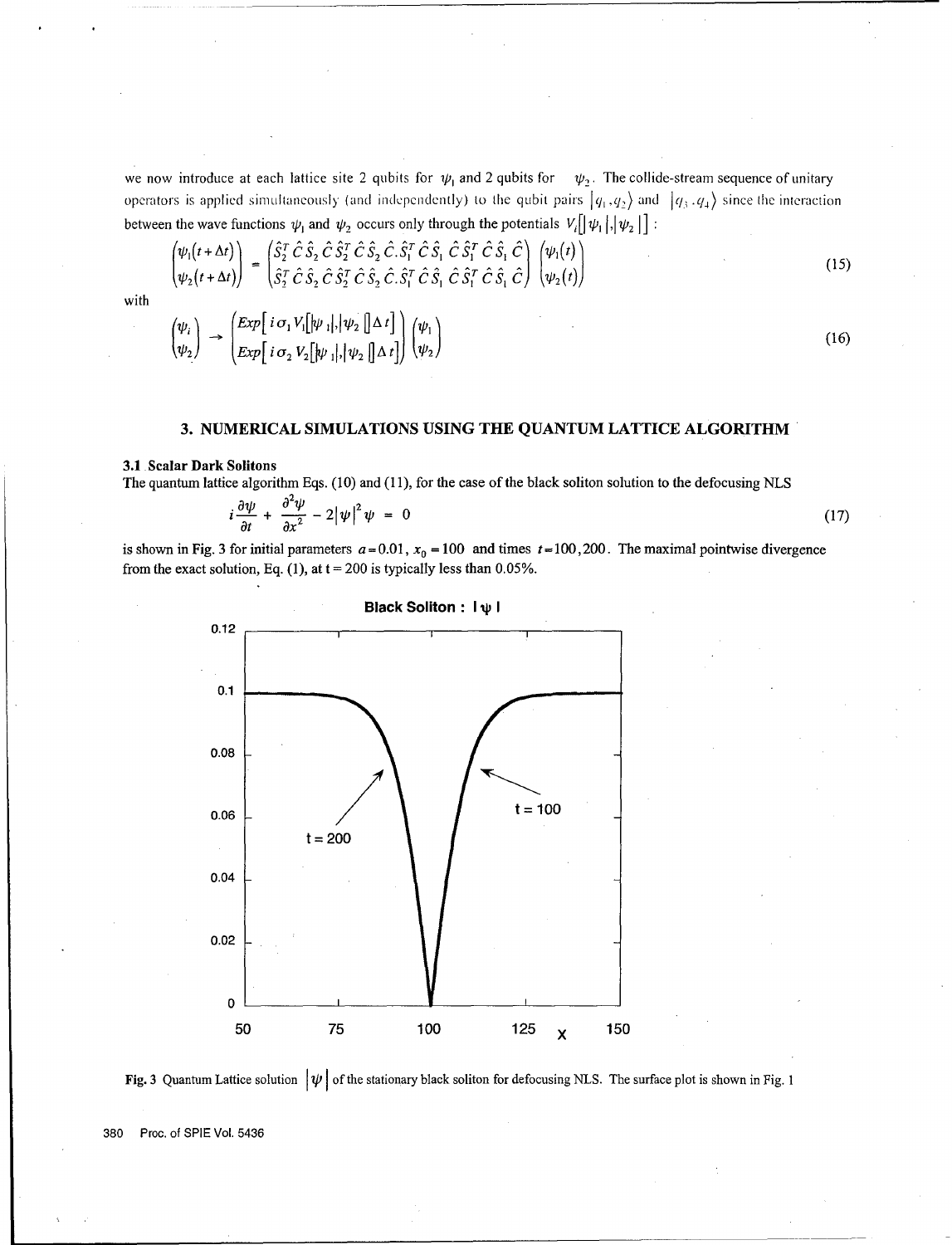

The corresponding quantum lattice algorithm, Eqs. (10) and (I1), for the dark-dark soliton collision is shown in Fig. 4 for initial parameters:  $x_0 = 500$ ,  $t_0 = -500$  and  $a = \sqrt{2}/10$ .

(c)<br>
Fig. 4 The quantum lattice algorithm for the dark-dark soliton solution for the defocusing NLS, Eq. (17) with initial conditions:<br>  $x_0 = 500$ ,  $t_0 = -500$ ,  $a = \sqrt{2}/10$ . (a) Plot of  $|\psi|$  for  $t = 0$  and  $t = 300$  as the (d) the difference  $\left|\psi(x,t=400)\right|_{quantum} - \left|\psi(x,t=400)\right|_{exact}$  in the absolute values of the wave function at t = 400. The quantum simulation is on a very coarse grid of only a 1000 spatial nodes and the algorithm takes less than 3 s to complete 1000 time iterations on a MAC G5 in double precision. The surface plot of this dark-dark soliton collision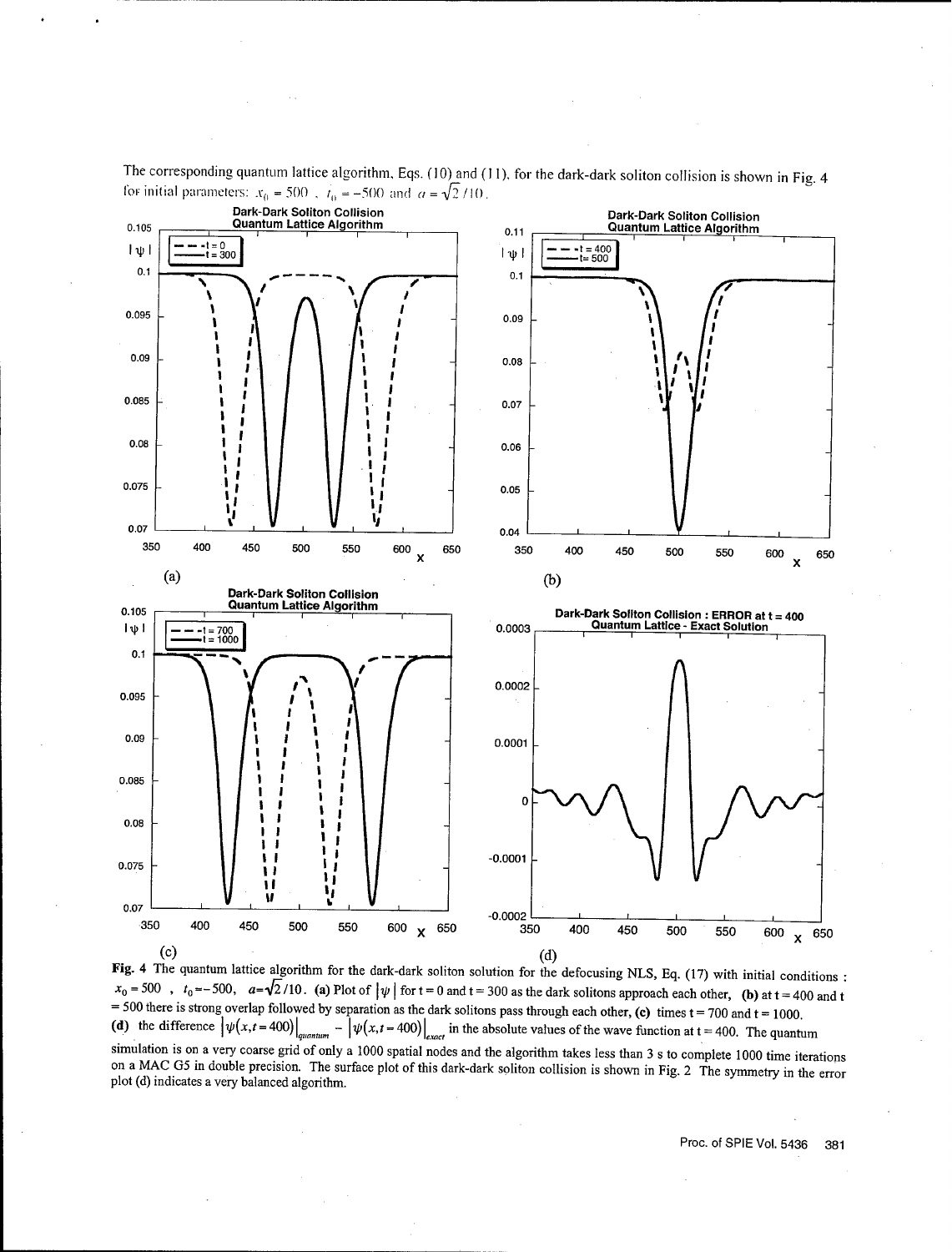As a final example of the use of our quantum lattice algorithm we consider the motion of a coupled dark-bright soliton in a vector defocused NLS system'. For self-defocused NLS, the bright soliton *per se* is not a solution, so that this initial profile will undergo spatial dispersion, Fig. 5(a). However such a bright soliton *can* exist in self-defocused NLS when it is trapped within a co-propagating dark soliton. The vector self-defocusing NLS equations are

$$
i \frac{\partial \psi_D}{\partial t} + \frac{\partial^2 \psi_D}{\partial x^2} - \left[ |\psi_B|^2 + |\psi_D|^2 - \mu \right] \psi_D = 0
$$
  

$$
i \frac{\partial \psi_B}{\partial t} + \frac{\partial^2 \psi_B}{\partial x^2} - \left[ |\psi_B|^2 + |\psi_D|^2 - \mu \right] \psi_B = 0
$$
 (18)

with exact dark soliton wave function  $\psi_D$ , and bright soliton wave function  $\psi_R$  solutions<sup>6</sup>

$$
\frac{\partial t}{\partial t} = \frac{\partial x^2}{\partial t} \left[ \frac{t^{1/2}t^{1/2} + t^{1/2}t^{1/2}}{t^{1/2}} \right]
$$
\nact dark soliton wave function  $\psi_p$ , and bright soliton wave function  $\psi_p$  solutions<sup>6</sup>

\n
$$
\psi_p(x,t) = i \sqrt{\mu} \sin \alpha + \sqrt{\mu} \cos \alpha \cdot \tanh \left[ \kappa \left( \frac{x}{\sqrt{2}} - x_0 - t \kappa \tan \alpha \right) \right],
$$
\n
$$
\psi_p(x,t) = \sqrt{\frac{N_B \kappa}{2}} \exp \left[ i \frac{\kappa^2 \left( 1 - \tan^2 \alpha \right)}{2} t + i \frac{x}{\sqrt{2}} \kappa \tan \alpha \right] \left[ \sec h \left[ \kappa \left( \frac{x}{\sqrt{2}} - x_0 - t \kappa \tan \alpha \right) \right] \right]
$$
\n(19)

In the terminology of BEC,  $\mu$  corresponds to the chemical potential,  $N_B$  is the rescaled number of particles in the bright soliton state, and the soliton inverse length is

$$
\kappa = \sqrt{\mu \cos^2 \alpha + \frac{N_B^2}{16}} - \frac{N_B}{4}
$$

The co-propagating dark-bright soliton pair has velocity  $\sqrt{2} \kappa$  *Tano.* 



Fig. 5 (a) For the defocusing scalar NLS, the initial profile of a bright soliton diffuses since stationary solutions of the defocusing NLS are dark solitons. (b) For vector defocusing NLS, with initial profiles of a bright-dark soliton pair [Eq. (19) with  $t = 0$ ], the propagating dark soliton traps the bright soliton and prevents its decay even in the defocusing case. The parameters for these runs are  $\mu$  = 0.000025, N<sub>B</sub> = 0.001,  $\alpha$  = 0.5 on a spatial grid of 14000 and 960 K time i

In Fig. 6 we compare the real and imaginary parts of the dark soliton wave function  $\psi_D$  at  $t = 480$  K and 960 K to the exact solution (19). There is little error in the  $\text{Re}[\psi_{QL} - \psi_{exact}]_{DARK}$ , as seen Fig. 6 (a). Howeve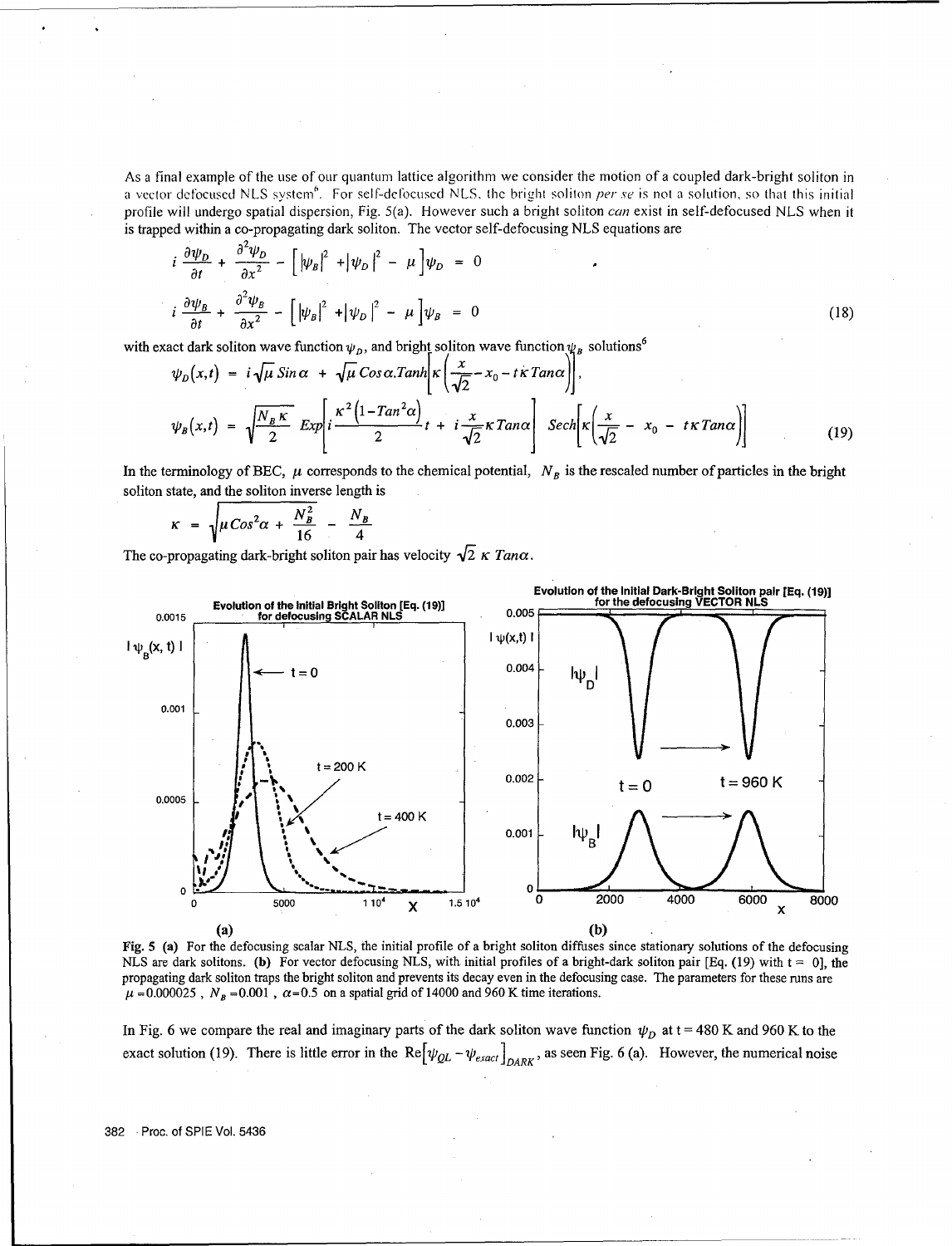in Im $[\psi_{QL} - \psi_{exact}]_{DARK}$  at t = 480 K. Fig. 6 (b), has increased by two orders of magnitude into structured oscillations which eventually will disrupt the simulation.





Fig. 6 A plot of (a)  $Re[\psi_{dark}]_{QL}$  and  $Re[\psi_{dark}]_{exact}$  at t = 480K and t = 960K. Even at t = 960K, the relative error is less than 0.07%. Im $[\psi_{dark}]_{QL}$  and  ${\rm Im}[\psi_{dark}]_{exact}$  = *const.* at **(b)**  $t = 480K$ , **(c)**  $t = 960K$ . The extremely low numerical noise at  $t = 480K$ (errors < 0.002%) has been amplified to structured oscillations with errors < 0.2%. The (theoretical) phase discontinuity of  $\psi_{dark}$ about its minimum is  $0.71 \pi$  [see (a) – (c)].

Proc. of SPIE Vol. 5436 383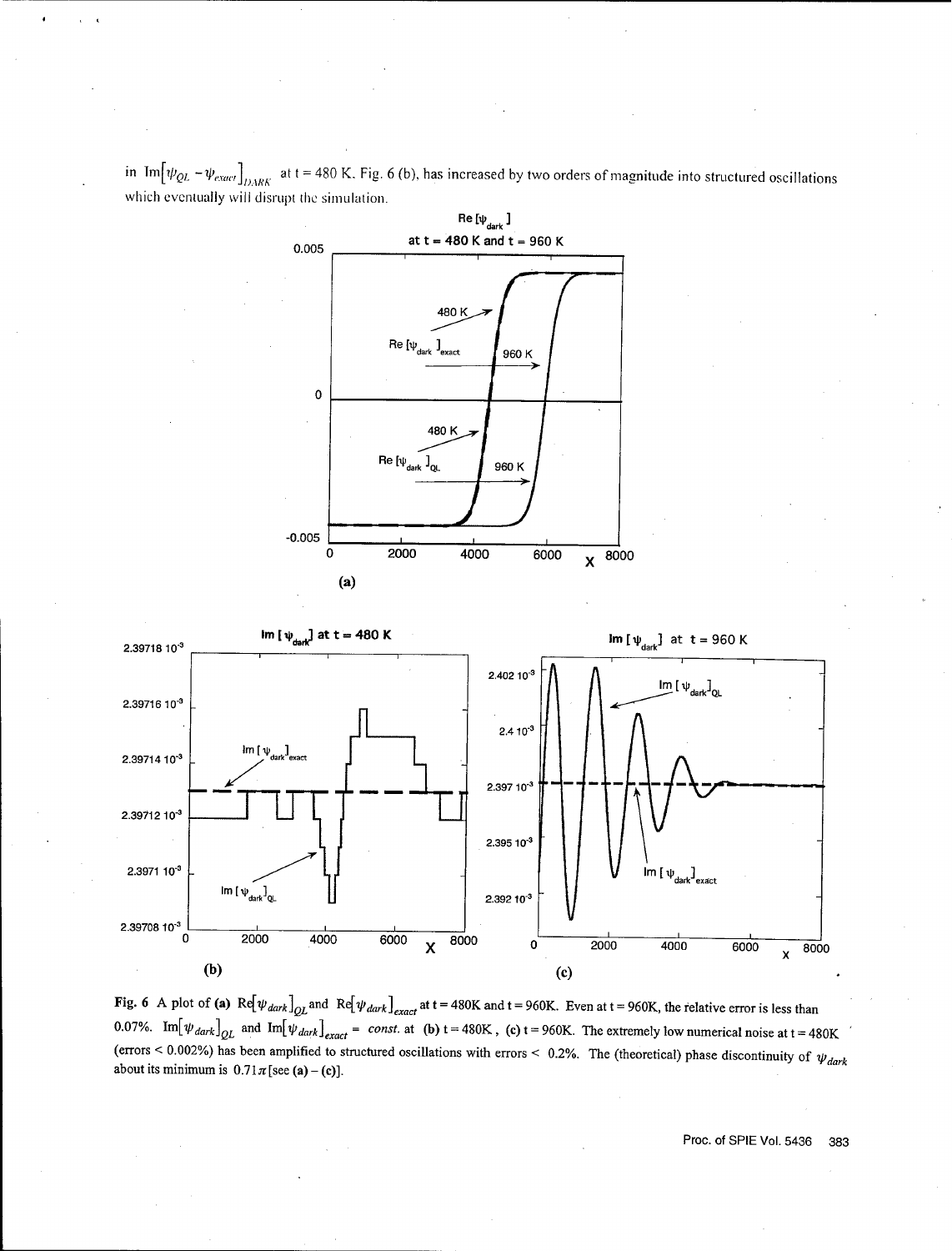#### 4. DISCUSSION AND COMMENTS

We have extended our quantum lattice algorithm to now cover both the self-focusing and self-defocusing NLS. While this is accomplished by a simple sign flip in the nonlinear potential term, the effect on the soliton solution is quite dramatic. In particular, the bright soliton complex wave function  $\psi_B$  (an exact solution to the cubic self-focusing NLS) does not have a phase jump across its maximum. Numerically this permits the use of periodic boundary conditions in the quantum lattice algorithm.<sup>3,4</sup> On the other hand, there is a phase discontinuity of  $\pi$  at the zero intensity minimum of a black soliton complex wave function. As a result we abandoned the imposition of standard periodic boundary conditions and employed inflow streaming boundary conditions using EOShift

The numerical solution of the defocusing NLS for dark solitons is also plagued by the occurrence of numerical (roundoff) instabilities. Numerical noise hits both the standard split-step Fourier method as well as the quantum lattice method. Parameters have to be chosen so that the physics of interest is achieved before these numerical instabilities hit.

The interplay between **BEC** and solitons has become an extremely active research area. In particular, the 3D Gross-Pitaevskii (GP) equation:

$$
i\hbar \frac{\partial \psi(\mathbf{r},t)}{\partial t} = \left[ -\frac{\hbar^2}{2m} \nabla^2 + U(\mathbf{r}) + g N_c \left| \psi(\mathbf{r},t) \right|^2 \right] \psi(\mathbf{r},t)
$$
(20)

is a mean field theory of the macroscopic wave function  $\psi(\mathbf{r},t)$  of the Bose-Einstein condensate.  $U(\mathbf{r})$  is the external trapping potential,  $g=4\pi\hbar^2 a_s/m$  is the scattering amplitude with  $a_s$  the s-wave scattering length, and N is

proportional to the number of condensed bosons. The **GP** mean 'field theory has been very successful in describing experimental results on dilute Bose-Einstein condensates near zero temperature. Of much interest, both experimentally and theoretically, is the reduced dimension description of **BEC** as one experimentally constricts the condensate to diskshaped objects. In appropriate trapping potentials, Salasnich et. al<sup>11</sup> have derived a 1D nonpolynomial NLS for the condensate of the form

$$
i\hbar \frac{\partial \phi}{\partial t} = \left[ -\frac{\hbar^2}{2m} \frac{\partial^2}{\partial x^2} + V(x) + \frac{gN}{2\pi a_\perp^2} \frac{|\phi|^2}{\sqrt{1 + 2a_s N |\phi|^2}} + \frac{\hbar \omega_\perp}{2} \left( \sqrt{1 + 2a_s N |\phi|^2} + \frac{1}{\sqrt{1 + 2a_s N |\phi|^2}} \right) \right] \phi \tag{21}
$$

where  $a_1 = \sqrt{\hbar/m\omega_1}$  is the oscillator strength in the transverse direction and  $\psi(\mathbf{r},t) = \psi_1(y,z,t)\phi(x,t)$ . In the special case of weakly interacting Bose particles,  $a_s N |\phi|^2 \ll 1$ , Eq. (21) reduces to a cubic NLS with external potential V:

$$
i\hbar \frac{\partial \phi}{\partial t} = \left[ -\frac{\hbar^2}{2m} \frac{\partial^2}{\partial x^2} + V(x) + \frac{gN}{2\pi a_\perp^2} |\phi|^2 \right] \phi
$$

while in the limit of strongly interacting axial high-density condensate  $a_s N |\phi|^2 >> 1$  (but with overall 3D dilute

condensate 
$$
a_s N |\psi|^2 \ll 1
$$
), reduces to the quadratically nonlinear NLS  
\n
$$
i \hbar \frac{\partial \phi}{\partial t} = \left[ -\frac{\hbar^2}{2m} \frac{\partial^2}{\partial x^2} + V(x) + \frac{3}{2} \frac{g N^{1/2}}{2\pi a_\perp^2 \sqrt{2} a_s} |\phi| \right] \phi
$$

We intend to consider these equations as well as the full 3D GP equation using quantum lattice algorithms.